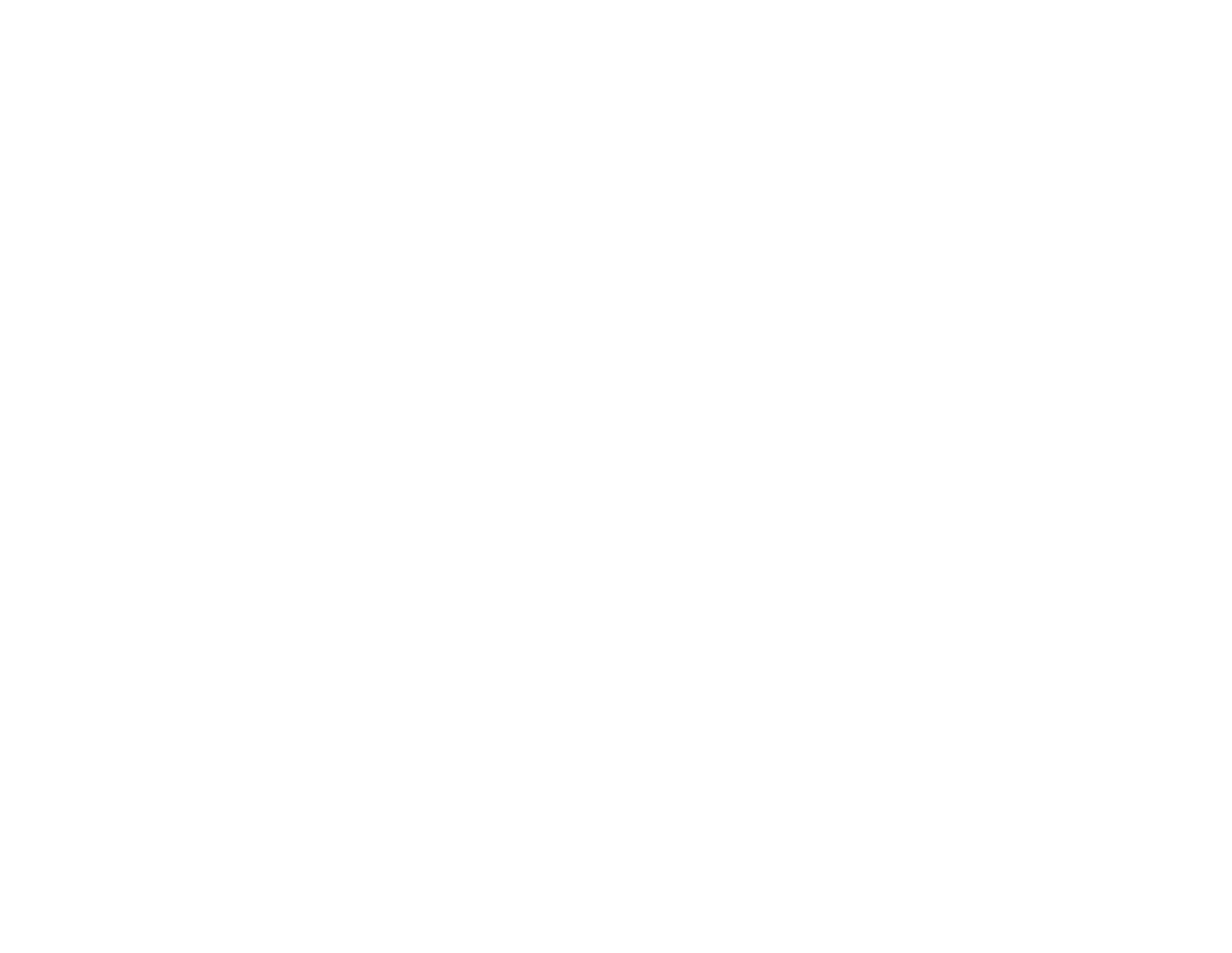| <b>CLASSIFICATION</b>                                                                                                                                       |
|-------------------------------------------------------------------------------------------------------------------------------------------------------------|
|                                                                                                                                                             |
| Growth - Transit                                                                                                                                            |
|                                                                                                                                                             |
| Growth - Transit                                                                                                                                            |
|                                                                                                                                                             |
|                                                                                                                                                             |
| NEW - Chatham Sunday On Request Service effective July 1st. Partially funded by fare Growth - Transit                                                       |
|                                                                                                                                                             |
|                                                                                                                                                             |
| Growth - Transit                                                                                                                                            |
|                                                                                                                                                             |
| Fuel Cost Adjustment - Within Service Provider Contract funded by Provincial Gas Tax Growth - Transit                                                       |
|                                                                                                                                                             |
| Growth - Transit                                                                                                                                            |
|                                                                                                                                                             |
|                                                                                                                                                             |
|                                                                                                                                                             |
|                                                                                                                                                             |
| Growth - Population                                                                                                                                         |
|                                                                                                                                                             |
|                                                                                                                                                             |
| Growth - Population                                                                                                                                         |
|                                                                                                                                                             |
| Growth - Population                                                                                                                                         |
|                                                                                                                                                             |
|                                                                                                                                                             |
|                                                                                                                                                             |
|                                                                                                                                                             |
|                                                                                                                                                             |
|                                                                                                                                                             |
|                                                                                                                                                             |
|                                                                                                                                                             |
|                                                                                                                                                             |
|                                                                                                                                                             |
|                                                                                                                                                             |
|                                                                                                                                                             |
| Wellness - Prevent & reduce                                                                                                                                 |
|                                                                                                                                                             |
|                                                                                                                                                             |
| Wellness - Prevent & reduce                                                                                                                                 |
|                                                                                                                                                             |
| Wellness - Prevent & reduce                                                                                                                                 |
| impacts of poverty                                                                                                                                          |
| Wellness - Prevent & reduce                                                                                                                                 |
| impacts of poverty                                                                                                                                          |
| Growth - Population<br>Growth - Population<br>Growth - Population<br>Growth - Population<br>Growth - Population<br>impacts of poverty<br>impacts of poverty |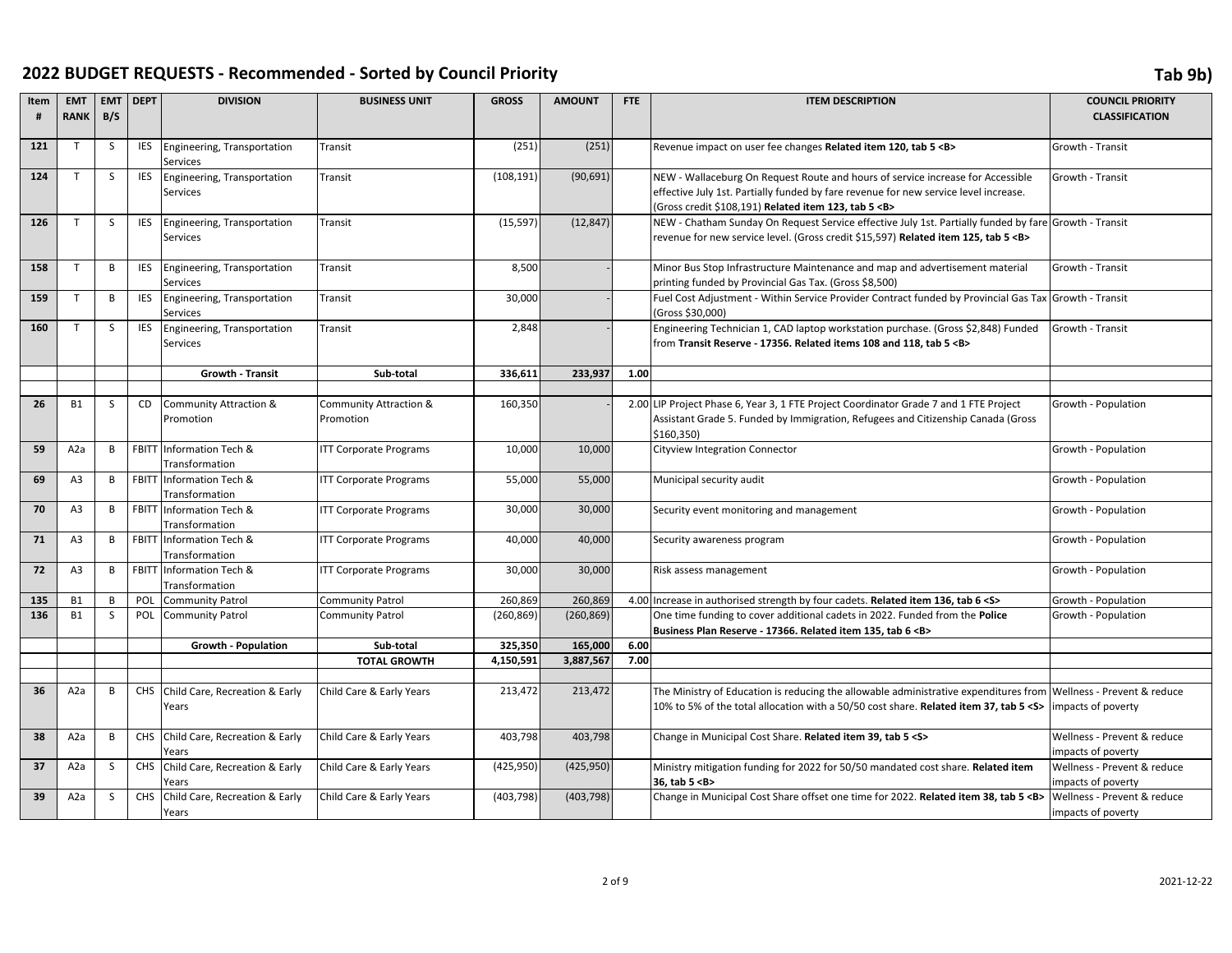| Item | <b>EMT</b>       | <b>EMT</b>   | <b>DEPT</b> | <b>DIVISION</b>                    | <b>BUSINESS UNIT</b>                   | <b>GROSS</b> | <b>AMOUNT</b> | <b>FTE</b> | <b>ITEM DESCRIPTION</b>                                                                                                                                              | <b>COUNCIL PRIORITY</b>       |
|------|------------------|--------------|-------------|------------------------------------|----------------------------------------|--------------|---------------|------------|----------------------------------------------------------------------------------------------------------------------------------------------------------------------|-------------------------------|
| #    | <b>RANK</b>      | B/S          |             |                                    |                                        |              |               |            |                                                                                                                                                                      | <b>CLASSIFICATION</b>         |
| 40   | A <sub>2</sub> a | <sub>S</sub> |             | CHS Employment and Social Services | <b>Homelessness Prevention</b>         | 3,093,894    |               |            | 18.14 Chatham-Kent Emergency Rapid Rehousing Program including 6 FTE Shelter Leaders                                                                                 | Wellness - Prevent & reduce   |
|      |                  |              |             |                                    | Programs                               |              |               |            | (Grade 8.6), 12.14 FTE Shelter Support (Grade 5.6) (Gross \$3,093,894) - Funded by                                                                                   | impacts of poverty            |
|      |                  |              |             |                                    |                                        |              |               |            | Ministry Social Services Relief Funding and the OW Future Economic Downturn<br><b>Reserve - 17296</b>                                                                |                               |
| 146  | <b>B1</b>        | S            |             | CHS Child Care, Recreation & Early | <b>Recreation Services</b>             | 16,609       |               |            | Recruitment & Retention Package for Lifeguard/Instructors funded from SARS (Yr. 3                                                                                    | Wellness - Prevent & reduce   |
|      |                  |              |             | Years                              |                                        |              |               |            | of 3) (Gross \$16,609)                                                                                                                                               | impacts of poverty            |
| 147  | <b>B1</b>        | S            |             | CHS Employment and Social Services | <b>Homelessness Prevention</b>         | 100,000      |               |            | Chatham-Kent Renovates Program (Gross \$100,000) funded from the OW Corporate                                                                                        | Wellness - Prevent & reduce   |
|      |                  |              |             |                                    | Programs                               |              |               |            | Initiatives Reserve - 17261                                                                                                                                          | impacts of poverty            |
|      |                  |              |             | Wellness - Prevent & reduce        | Sub-total                              | 2,998,025    | (212, 478)    | 18.14      |                                                                                                                                                                      |                               |
|      |                  |              |             | impacts of poverty                 |                                        |              |               |            |                                                                                                                                                                      |                               |
| 9    | A <sub>2</sub> a | -S           |             | CHS Housing Services               | <b>Ontario Community Housing</b>       | (141,700)    |               |            | (RTC - TPA for COCHI OPHI - June 24, 2019) Per MMAH Phase 4 allocation letter                                                                                        | Wellness - Affordable housing |
|      |                  |              |             |                                    | Renewal program                        |              |               |            | additional Canada-Ontario Community Housing Initiative (COCHI) Year 3 (21/22)                                                                                        |                               |
|      |                  |              |             |                                    |                                        |              |               |            | (Gross funding \$141,700)                                                                                                                                            |                               |
| 10   | A <sub>2</sub> a | S.           |             | CHS Housing Services               | <b>Ontario Community Housing</b>       | (573, 170)   |               |            | (RTC - TPA for COCHI OPHI - June 24, 2019) Per MMAH Year 4 planned allocation                                                                                        | Wellness - Affordable housing |
|      |                  |              |             |                                    | Renewal program                        |              |               |            | letter Canada-Ontario Community Housing Initiative Year 4 (22/23) (Gross funding                                                                                     |                               |
| 11   | A <sub>2</sub> a | S            |             | CHS Housing Services               | <b>Ontario Community Housing</b>       | (582,000)    |               |            | \$573,100)<br>(RTC - TPA for COCHI OPHI - June 24, 2019) Per MMAH Year 4 planned allocation                                                                          | Wellness - Affordable housing |
|      |                  |              |             |                                    | Renewal program                        |              |               |            | letter Ontario Priorities Housing Initiative Year 4 (22/23) (Gross funding \$582,000)                                                                                |                               |
|      |                  |              |             |                                    |                                        |              |               |            |                                                                                                                                                                      |                               |
| 12   | A <sub>2</sub> a | S            |             | CHS Housing Services               | Public Housing (stage1)                | 2,210        |               |            | CK Intensive Case Management - 7 additional rent supp units - from sale of 770                                                                                       | Wellness - Affordable housing |
|      |                  |              |             |                                    |                                        |              |               |            | Wallace St - year 5 - per RTC Sep 26/14 re sale of 770 Wallace St and Ministerial                                                                                    |                               |
|      |                  |              |             |                                    |                                        |              |               |            | consent; approved by council Oct 6/14 and subsequent RTC Nov 17/16 re RFP R16-                                                                                       |                               |
|      |                  |              |             |                                    |                                        |              |               |            | 268 CK Intensive Case Management for Homelessness approved Dec 12/16 re 22 ICM<br>rent supp units (15 in base and 7 additional funded by Wallace St reserve). (Gross |                               |
|      |                  |              |             |                                    |                                        |              |               |            | \$2,210) Funded from Housing Ministry Finance Plan Wallace Reserve - 17317.                                                                                          |                               |
|      |                  |              |             |                                    |                                        |              |               |            | Related item 48, tab 5 <b></b>                                                                                                                                       |                               |
|      |                  |              |             |                                    |                                        |              |               |            |                                                                                                                                                                      |                               |
| 13   | A <sub>2</sub> a | <sub>S</sub> |             | CHS Housing Services               | Public Housing (stage1)                | 11,609       |               |            | (RTC - CLW Service Agreement - June 24, 2019) Delete Building Attendant Rental Unit Wellness - Affordable housing                                                    |                               |
|      |                  |              |             |                                    |                                        |              |               |            | Benefit during Community Living Wallaceburg Pilot of Purchase of services (Gross<br>\$11,609                                                                         |                               |
| 41   | A <sub>2</sub> a | B            |             | CHS Housing Services               | Private Non-Profit & co-               | 20,997       | 20,997        |            | Legislated Capital Reserve Contribution Index @ 3.71%                                                                                                                | Wellness - Affordable housing |
|      |                  |              |             |                                    | op(stage2)                             |              |               |            |                                                                                                                                                                      |                               |
| 42   | A <sub>2</sub> a | B            |             | CHS Housing Services               | Private Non-Profit & co-               | (64, 578)    | (64, 578)     |            | RGI Subsidy Adjustment to 2022 Approved Private Non-Profit Budget (Net)                                                                                              | Wellness - Affordable housing |
|      |                  |              |             |                                    | op(stage2)                             |              |               |            |                                                                                                                                                                      |                               |
| 43   | A <sub>2</sub> a | B            |             | CHS Housing Services               | Private Non-Profit & co-<br>op(stage2) | 37,259       | 37,259        |            | Property Tax Subsidy Adjustment to 2022 Approved Private Non-Profit Budgets                                                                                          | Wellness - Affordable housing |
| 44   | A <sub>2</sub> a | B            |             | CHS Housing Services               | Private Non-Profit & co-               | 62,071       | 62,071        |            | Decrease in federal funding - Wallaceburg Kinsmen Court Non-Profit Housing                                                                                           | Wellness - Affordable housing |
|      |                  |              |             |                                    | op(stage2)                             |              |               |            | Corporation (WKC) and Chatham Evangel Senior Citizens Villa Community                                                                                                |                               |
|      |                  |              |             |                                    |                                        |              |               |            | Incorporated (CEV) Project Pay Out's                                                                                                                                 |                               |
| 45   | A <sub>2</sub> a | B            |             | CHS Housing Services               | Private Non-Profit & co-               | 45,198       | 45,198        |            | Columbus Estates I Northside and Clairvue Housing Co-Operative Project's first of                                                                                    | Wellness - Affordable housing |
|      |                  |              |             |                                    | op(stage2)                             |              |               |            | two year pay out (2022 \$29,510 and \$15,688)                                                                                                                        |                               |
| 46   | A <sub>2</sub> a | B            |             | <b>CHS</b> Housing Services        | Public Housing (stage1)                | (117, 257)   | (117, 257)    |            | Legislated Op/Mortgage Private Non-Profit subsidy adjustment per various indices<br>and increase to lifecycle funding for public housing buildings                   | Wellness - Affordable housing |
|      |                  |              |             |                                    |                                        |              |               |            |                                                                                                                                                                      |                               |
| 47   | A <sub>2</sub> a | B            |             | CHS Housing Services               | Public Housing (stage1)                | 16,283       | 16,283        |            | Gazetted decrease to federal funding for Public Housing Commercial Rent                                                                                              | Wellness - Affordable housing |
|      |                  |              |             |                                    |                                        |              |               |            | Supplement for 2022                                                                                                                                                  |                               |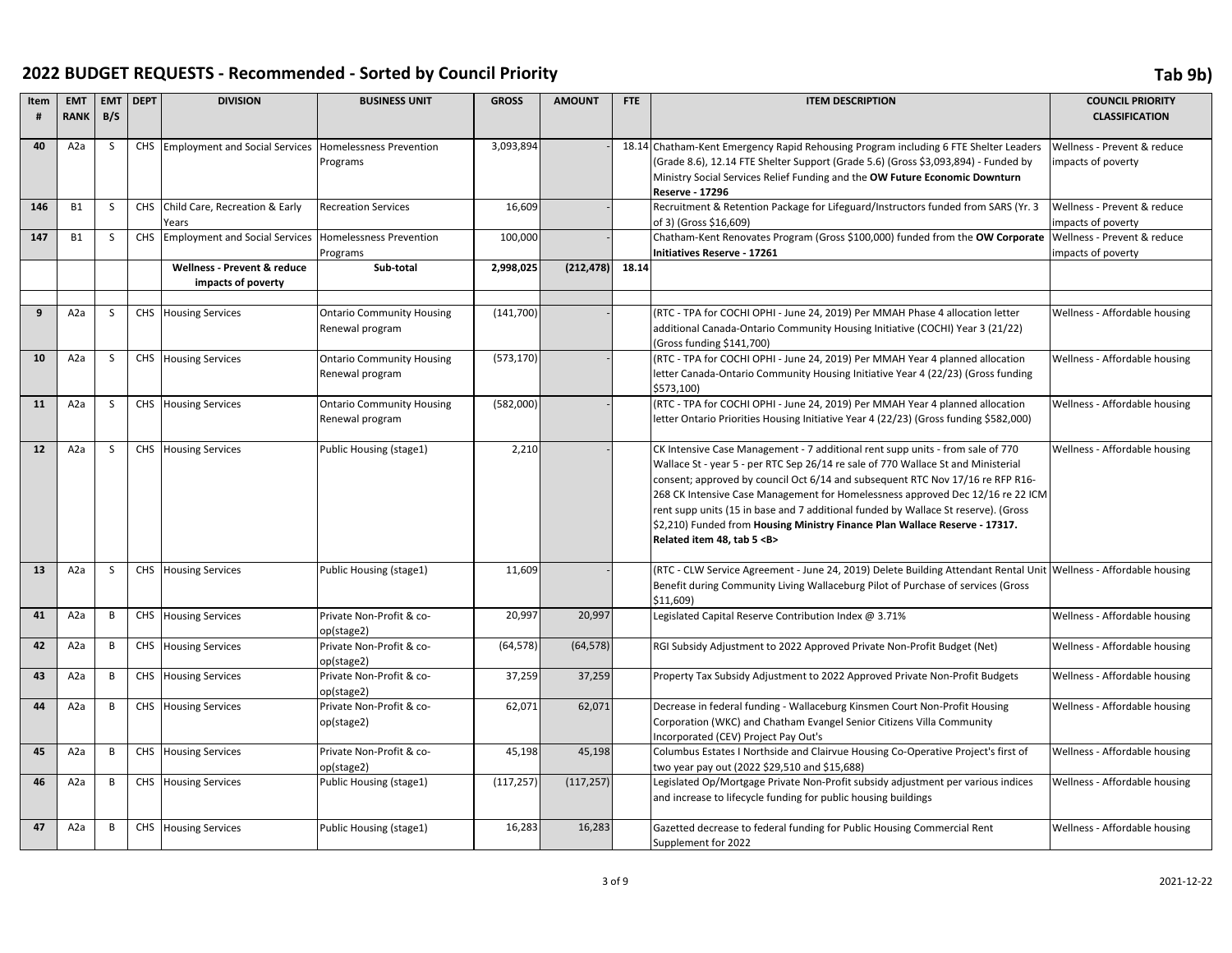| Item<br># | <b>EMT</b><br><b>RANK</b> | <b>EMT</b><br>B/S | <b>DEPT</b> | <b>DIVISION</b>                                              | <b>BUSINESS UNIT</b>               | <b>GROSS</b> | <b>AMOUNT</b> | FTE  | <b>ITEM DESCRIPTION</b>                                                                                                                                                                                                                                                                                                                                                                                          | <b>COUNCIL PRIORITY</b><br><b>CLASSIFICATION</b>      |
|-----------|---------------------------|-------------------|-------------|--------------------------------------------------------------|------------------------------------|--------------|---------------|------|------------------------------------------------------------------------------------------------------------------------------------------------------------------------------------------------------------------------------------------------------------------------------------------------------------------------------------------------------------------------------------------------------------------|-------------------------------------------------------|
| 48        | A2a                       | B                 |             | <b>CHS</b> Housing Services                                  | Public Housing (stage1)            | 7,350        | 7,350         |      | CK Intensive Case Management - increase for 15 rent supp units - per RTC Sep 26/14<br>re sale of 770 Wallace St and Ministerial consent; approved by council Oct 6/14 and<br>subsequent RTC Nov 17/16 re RFP R16-268 CK Intensive Case Management for<br>Homelessness approved Dec 12/16 re 22 ICM rent supp units (15 in base and 7<br>additional funded by Wallace St reserve). Related item 12, tab 4 <s></s> | Wellness - Affordable housing                         |
| 49        | A2a                       | B                 |             | <b>CHS</b> Housing Services                                  | Public Housing (stage1)            | 78,866       |               |      | 1.00 Housing Claims Analyst 1 FTE Grade 6.6. (Gross \$78,866). Funded from CK Affordable Wellness - Affordable housing<br>Housing Reserve - 17315.                                                                                                                                                                                                                                                               |                                                       |
| 50        | A <sub>2</sub> a          | S                 |             | CHS Housing Services                                         | Public Housing (stage1)            | (358, 646)   |               |      | Cda-Ont Social Housing Agreement Untargeted Funding for 2022. (Gross funding<br>\$358,646) Transfer to the CK Affordable Housing Reserve - 17315.                                                                                                                                                                                                                                                                | Wellness - Affordable housing                         |
| 60        | A2a                       | B                 | <b>IES</b>  | Drainage, Asset, Waste<br>Management                         | <b>Housing Services Management</b> | (79, 772)    | (79, 772)     |      | Public Housing debenture payouts                                                                                                                                                                                                                                                                                                                                                                                 | Wellness - Affordable housing                         |
| 61        | A <sub>2</sub> a          | B                 | <b>IES</b>  | Drainage, Asset, Waste<br>Management                         | <b>Housing Services Management</b> | 89,807       | 89,807        |      | Public Housing debenture funding                                                                                                                                                                                                                                                                                                                                                                                 | Wellness - Affordable housing                         |
| 104       | <b>B1</b>                 | B                 | <b>IES</b>  | Drainage, Asset, Waste<br>Management                         | <b>Housing Services Management</b> | 70,288       |               |      | 1.00 Additional 1 FTE CUPE Building Maintenance position to maintain Housing Services<br>service levels in Wallaceburg due to increasing service requests. (Gross \$70,288)<br>Funded from within existing base budgets. Related item 154, tab 7 < S>                                                                                                                                                            | Wellness - Affordable housing                         |
| 113       | <b>B4</b>                 | S                 |             | <b>CHS</b> Housing Services                                  | Public Housing (stage1)            | 9,356        |               |      | 0.29 Clerical Assistant Housing 0.29 FTE Student Gr.2.3. Funded from Housing Services<br>Operations Reserve - 17316 (Gross \$9,356)                                                                                                                                                                                                                                                                              | Wellness - Affordable housing                         |
| 141       | A <sub>3</sub>            | B                 |             | <b>CHS</b> Housing Services                                  | Public Housing (stage1)            | 5,072        |               |      | Establish Base Budget for Project and Visio subscription chargebacks and increase<br>base budget for increase in software fees (e.g. Rent Café and Arrears Database)<br>(Gross \$5,072) Funded from within existing base budgets.                                                                                                                                                                                | Wellness - Affordable housing                         |
| 154       | <b>B1</b>                 | S                 | <b>IES</b>  | Drainage, Asset, Waste<br>Management                         | <b>Housing Services Management</b> | 1,200        |               |      | Initial hardware purchase - Building Maintenance position (Gross \$1,200) Funded<br>from LifeAMP Social Housing Buildings Reserve - 17751. Related item 104, tab 5<br><b></b>                                                                                                                                                                                                                                    | Wellness - Affordable housing                         |
|           |                           |                   |             | <b>Wellness - Affordable housing</b>                         | Sub-total                          | (1,459,557)  | 17,358        | 2.29 |                                                                                                                                                                                                                                                                                                                                                                                                                  |                                                       |
| 51        | A <sub>2</sub> a          | S                 |             | CHS Public Health                                            | Cost Shared                        | (968,000)    | (968,000)     |      | 2022 Mitigation Funding                                                                                                                                                                                                                                                                                                                                                                                          | Wellness - Access to mental<br>health & addiction srv |
| 150       | <b>B1</b>                 | B                 | <b>CS</b>   | Human Resources and Org<br>Development                       | <b>Compensation &amp; Benefits</b> | 50,000       |               |      | Additional funding requirement for Mental Health Initiatives (Gross \$50,000).<br>Recommend expense to be funded from reduction in base transfer to Corporate Sick<br>Leave Provision Reserve - 17191                                                                                                                                                                                                            | Wellness - Access to mental<br>health & addiction srv |
|           |                           |                   |             | <b>Wellness - Access to mental</b><br>health & addiction srv | Sub-total                          | (918,000)    | (968,000)     | 0.00 |                                                                                                                                                                                                                                                                                                                                                                                                                  |                                                       |
|           |                           |                   |             |                                                              |                                    |              |               |      |                                                                                                                                                                                                                                                                                                                                                                                                                  |                                                       |
| 14        | A <sub>2</sub> a          | B                 |             | CHS Seniors Services                                         | <b>Riverview Gardens</b>           | (2,301,600)  | 4,500         |      | 29.51 Ministry Funding for Increase Level of Care per Resident (Staffing Supplement). 29.51 Wellness - Access to Social<br>FTE PT. (Gross funding \$2,301,600)                                                                                                                                                                                                                                                   | Infrastructure                                        |
| 19        | A <sub>3</sub>            | B                 | <b>IES</b>  | Rec Facilities & Parks and Open<br><b>Spaces</b>             | <b>Recreation Facilities</b>       | 5,586        | 5,586         |      | Erieau pickleball courts maintenance expense approved by Council June 28, 2021                                                                                                                                                                                                                                                                                                                                   | Wellness - Access to Social<br>Infrastructure         |
| 20        | A <sub>3</sub>            | S                 | <b>IES</b>  | Rec Facilities & Parks and Open<br>Spaces                    | <b>Recreation Facilities</b>       | 34,368       |               |      | Council waived fees for minor sport field users (Gross Revenue Loss \$34,368) funded<br>from Strategic Development Reserve - 17266                                                                                                                                                                                                                                                                               | Wellness - Access to Social<br>Infrastructure         |
| 27        | <b>B1</b>                 | S                 |             | CHS Seniors Services                                         | <b>Riverview Gardens</b>           | 233,719      |               |      | 2.00 2 year Supp for Coordinator Recruitment and Retention, 1 FTE Grade 9.6, for hiring<br>staff due to increase level of care. (Gross \$233,719) Funded from Senior Services<br>Operational Reserve - 17306.                                                                                                                                                                                                    | Wellness - Access to Social<br>Infrastructure         |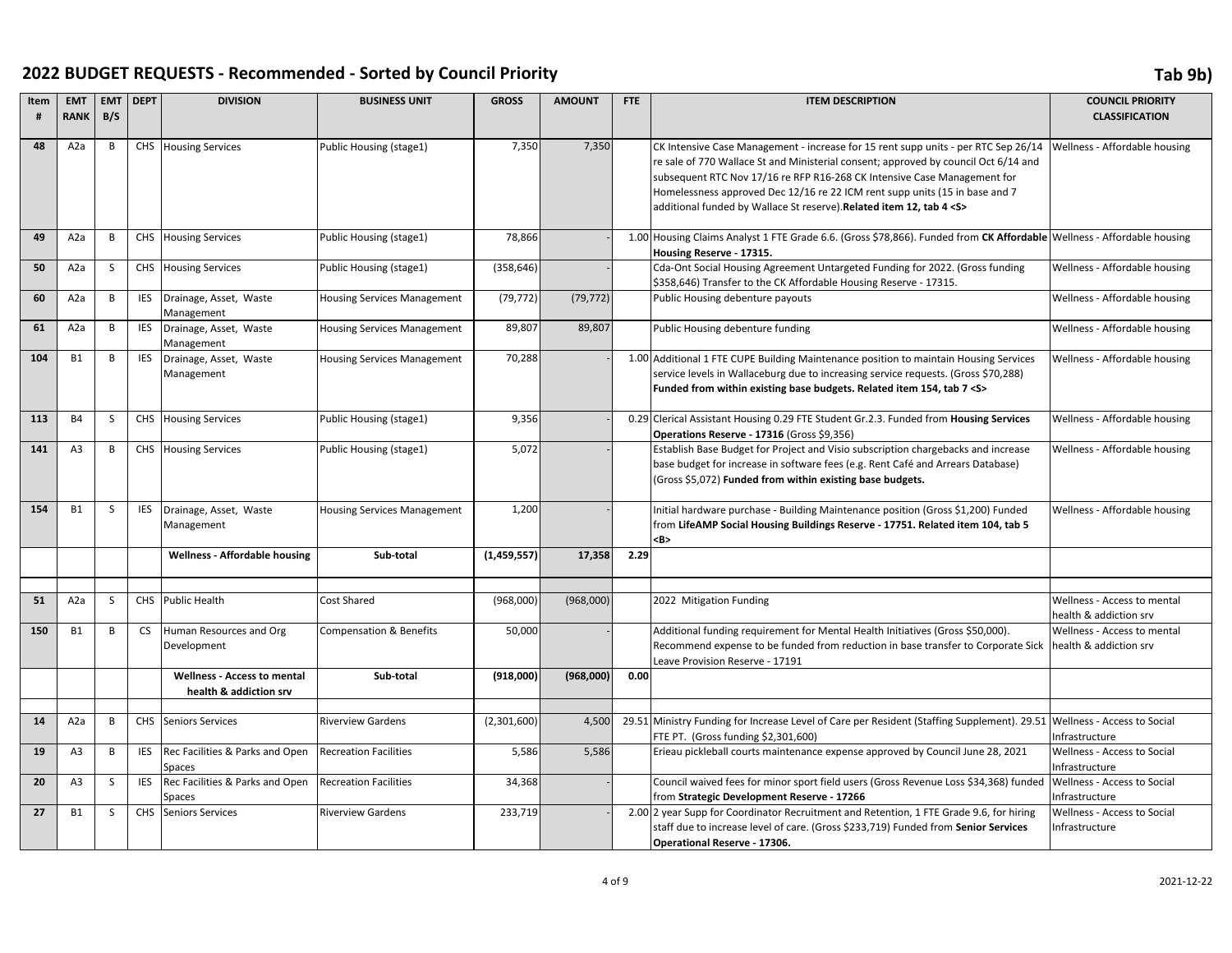| Item | <b>EMT</b>       | <b>EMT</b>     | <b>DEPT</b> | <b>DIVISION</b>                    | <b>BUSINESS UNIT</b>           | <b>GROSS</b> | <b>AMOUNT</b> | FTE  | <b>ITEM DESCRIPTION</b>                                                                      | <b>COUNCIL PRIORITY</b>            |
|------|------------------|----------------|-------------|------------------------------------|--------------------------------|--------------|---------------|------|----------------------------------------------------------------------------------------------|------------------------------------|
| #    | <b>RANK</b>      | B/S            |             |                                    |                                |              |               |      |                                                                                              | <b>CLASSIFICATION</b>              |
| 52   | A <sub>2</sub> a | $\overline{B}$ |             | CHS Seniors Services               | <b>Riverview Gardens</b>       | (1,980)      | (1,980)       |      | Adjust for 2022 Ministry of Health Behavioural Supports Ontario funding levels               | Wellness - Access to Social        |
|      |                  |                |             |                                    |                                |              |               |      |                                                                                              | Infrastructure                     |
| 53   | A <sub>2</sub> a | B              |             | CHS Seniors Services               | <b>Riverview Gardens</b>       | 8,702        | 8,702         |      | Dietary vendor agreement                                                                     | Wellness - Access to Social        |
|      |                  |                |             |                                    |                                |              |               |      |                                                                                              | nfrastructure                      |
| 54   | A <sub>2</sub> a | B              |             | CHS Seniors Services               | <b>Riverview Gardens</b>       | (143, 047)   | (138, 197)    |      | Adjust resident revenue. (Gross Revenue \$143,047)                                           | <b>Wellness - Access to Social</b> |
|      |                  |                |             |                                    |                                |              |               |      |                                                                                              | nfrastructure                      |
| 55   | A <sub>2</sub> a | B              |             | <b>CHS</b> Seniors Services        | <b>Riverview Gardens</b>       | 209,604      | 209,604       |      | Removal of Ministry High Wage Transitional Funding                                           | <b>Wellness - Access to Social</b> |
|      |                  |                |             |                                    |                                |              |               |      |                                                                                              | nfrastructure                      |
| 56   | A <sub>2</sub> a | B              |             | <b>CHS</b> Seniors Services        | <b>Riverview Gardens</b>       | 8,016        | 7,000         |      | Adjust physician services to market rate and to 2022 funding levels, partially funded        | Wellness - Access to Social        |
|      |                  |                |             |                                    |                                |              |               |      | by Ministry. (Gross \$8,016)                                                                 | Infrastructure                     |
| 57   | A <sub>2</sub> a | B              |             | CHS Seniors Services               | <b>Riverview Gardens</b>       | (634, 991)   | (634, 991)    |      | Adjust to 2022 funding levels for Nursing, and Other Accommodation and add Global            | Wellness - Access to Social        |
|      |                  |                |             |                                    |                                |              |               |      | Adjustment funding                                                                           | Infrastructure                     |
| 65   | A <sub>3</sub>   | B              |             | CHS Public Health                  | Mandatory                      | (215, 589)   |               |      | -3.10 Change to meet service delivery levels (Gross Savings \$215,589). Related item 66,     | Wellness - Access to Social        |
|      |                  |                |             |                                    |                                |              |               |      | tab $5 < S$                                                                                  | Infrastructure                     |
| 66   | A <sub>3</sub>   | <sub>S</sub>   |             | CHS Public Health                  | Mandatory                      | 215,589      |               |      | 3.10 Ministry funded one time change to meet service delivery levels (Gross \$215,589).      | Wellness - Access to Social        |
|      |                  |                |             |                                    |                                |              |               |      | Related item 65. tab 5 <b></b>                                                               | Infrastructure                     |
| 67   | A <sub>3</sub>   | B              |             | CHS Seniors Services               | <b>Riverview Gardens</b>       | 45,556       | 45,556        |      | Increase expenses to meet service delivery standards                                         | Wellness - Access to Social        |
|      |                  |                |             |                                    |                                |              |               |      |                                                                                              | Infrastructure                     |
| 77   | A <sub>3</sub>   | B              | <b>IES</b>  | Rec Facilities & Parks and Open    | <b>Cemetery Operations</b>     | (918)        | (918)         |      | -0.22 Reduction of cemetery summer student.                                                  | Wellness - Access to Social        |
|      |                  |                |             | Spaces                             |                                |              |               |      |                                                                                              | nfrastructure                      |
| 78   | A <sub>3</sub>   | B              | <b>IES</b>  | Rec Facilities & Parks and Open    | Chatham Parks and Horticulture | 10,000       | 10,000        |      | New grass parcels added to grass contract                                                    | Wellness - Access to Social        |
|      |                  |                |             | <b>Spaces</b>                      |                                |              |               |      |                                                                                              | nfrastructure                      |
| 79   | A <sub>3</sub>   | S              | <b>IES</b>  | Rec Facilities & Parks and Open    | <b>Cemetery Operations</b>     | (44, 542)    |               |      | Annual columbaria projections (Gross Revenue \$44,542)                                       | <b>Wellness - Access to Social</b> |
|      |                  |                |             | Spaces                             |                                |              |               |      |                                                                                              | Infrastructure                     |
| 95   | <b>B1</b>        | -S             |             | CHS Child Care, Recreation & Early | <b>Recreation Services</b>     | (34,000)     |               |      | Mayor's Golf Tournament Sponsorship Revenue to Recreation Community Program                  | Wellness - Access to Social        |
|      |                  |                |             | Years                              |                                |              |               |      | reserve - 17154 to fund various programs (Gross Revenue \$34,000)                            | Infrastructure                     |
| 96   | <b>B1</b>        | B              |             | <b>CHS</b> Seniors Services        | <b>Riverview Gardens</b>       | 144,883      |               |      | Manager of Long Term Care. Grade 10.6. FTE and partial funding found from within             | Wellness - Access to Social        |
|      |                  |                |             |                                    |                                |              |               |      | existing base budgets and remaining offset by Global Adjustment funding. (Gross              | Infrastructure                     |
|      |                  |                |             |                                    |                                |              |               |      | \$144,883) Related item 149, tab 7 < S>                                                      |                                    |
| 111  | <b>B4</b>        | S              |             | CHS Child Care, Recreation & Early | <b>Recreation Services</b>     | 11,053       |               | 0.31 | Inclusive Recreation Summer Team Leader 0.31 FTE - 100% efunded from Donations               | Wellness - Access to Social        |
|      |                  |                |             | Years                              |                                |              |               |      | Grade 3.3 (Gross \$11,053)                                                                   | Infrastructure                     |
| 116  | <b>B4</b>        | S              | <b>IES</b>  | Rec Facilities & Parks and Open    | <b>Recreation Facilities</b>   | 257,938      |               |      | 2.18 Increased service levels due to increased use of parks, open spaces and trails. 1.5 FTE | Wellness - Access to Social        |
|      |                  |                |             | Spaces                             |                                |              |               |      | CUPE, 0.45 FTE PT Grade 4, 0.23 FTE student Grade 1. Supp 1 year. (Gross \$257,938)          | Infrastructure                     |
|      |                  |                |             |                                    |                                |              |               |      | Funded from Strategic Development Reserve - 17266.                                           |                                    |
|      |                  |                |             |                                    |                                |              |               |      |                                                                                              |                                    |
| 117  | <b>B4</b>        | <sub>S</sub>   | <b>IES</b>  | Rec Facilities & Parks and Open    | <b>Recreation Facilities</b>   | 44,953       |               |      | 0.53 Increased service levels of weeding and cleanup at municipal buildings. 0.22 FTE PT     | Wellness - Access to Social        |
|      |                  |                |             | Spaces                             |                                |              |               |      | Grade 4, 0.31 FTE student Grade 1. Supp 1 year. (Gross \$44,953) Funded from                 | Infrastructure                     |
|      |                  |                |             |                                    |                                |              |               |      | Strategic Development Reserve - 17266.                                                       |                                    |
| 139  | A <sub>3</sub>   | B              |             | CHS CK Public Library              | Library Services               | 3,800        |               |      | Application Programming Interface Licensing for Radio-Frequency Identification               | Wellness - Access to Social        |
|      |                  |                |             |                                    |                                |              |               |      | (Gross \$3,800) Funded from within existing base budgets.                                    | Infrastructure                     |
| 140  | A <sub>3</sub>   | B              |             | CHS CK Public Library              | Library Services               | 552          |               |      | Upgrade four staff desktop computers to laptops for remote usage and virtual                 | Wellness - Access to Social        |
|      |                  |                |             |                                    |                                |              |               |      | programming (Gross \$552) Funded from within existing base budgets.                          | Infrastructure                     |
|      |                  |                |             |                                    |                                |              |               |      |                                                                                              |                                    |
| 145  | A <sub>3</sub>   | B              | <b>IES</b>  | Rec Facilities & Parks and Open    | <b>Recreation Facilities</b>   | 7,646        |               |      | Supervisor on call premium. (Gross \$7,646). Funded from within existing base                | Wellness - Access to Social        |
|      |                  |                |             | Spaces                             |                                |              |               |      | budgets.                                                                                     | Infrastructure                     |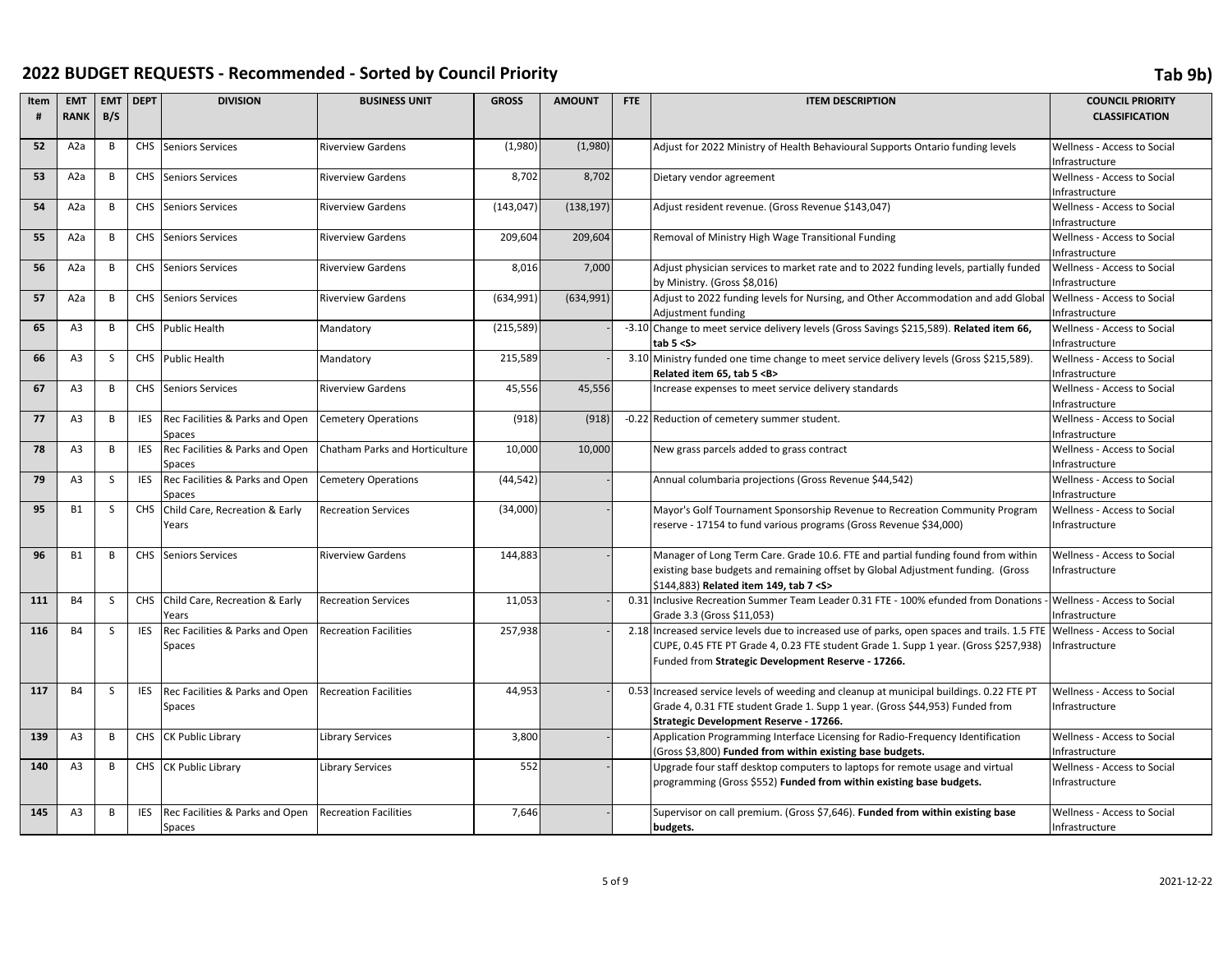| Item<br># | <b>EMT</b><br><b>RANK</b> | <b>EMT</b><br>B/S | <b>DEPT</b> | <b>DIVISION</b>                                         | <b>BUSINESS UNIT</b>                | <b>GROSS</b>  | <b>AMOUNT</b> | <b>FTE</b> | <b>ITEM DESCRIPTION</b>                                                                                                                                                                                                                                 | <b>COUNCIL PRIORITY</b><br><b>CLASSIFICATION</b>        |
|-----------|---------------------------|-------------------|-------------|---------------------------------------------------------|-------------------------------------|---------------|---------------|------------|---------------------------------------------------------------------------------------------------------------------------------------------------------------------------------------------------------------------------------------------------------|---------------------------------------------------------|
| 149       | <b>B1</b>                 | S                 | <b>CHS</b>  | Seniors Services                                        | <b>Seniors Services</b>             | 1,752         |               |            | Laptop Purchase for Manager of Long Term Care (Gross \$1,752) Funded from Senior<br>Services Operational Reserve - 17306. Related item 96, tab 5 < B>                                                                                                   | Wellness - Access to Social<br>Infrastructure           |
|           |                           |                   |             | <b>Wellness - Access to Social</b><br>Infrastructure    | Sub-total                           | (2, 132, 950) | (485, 138)    | 34.31      |                                                                                                                                                                                                                                                         |                                                         |
|           |                           |                   |             |                                                         | <b>TOTAL WELLNESS</b>               | (1,512,482)   | (1,648,258)   | 54.74      |                                                                                                                                                                                                                                                         |                                                         |
|           |                           |                   |             |                                                         |                                     |               |               |            |                                                                                                                                                                                                                                                         |                                                         |
| 18        | A <sub>3</sub>            | B                 | <b>IES</b>  | <b>Public Works</b>                                     | <b>Public Works</b>                 | 62,500        | 62,500        |            | Snow removing salt materials year 2 of 4 base budget increase                                                                                                                                                                                           | Enviro - Promote growth while<br>protecting environment |
| 144       | A <sub>3</sub>            | S                 | <b>IES</b>  | Drainage, Asset, Waste<br>Management                    | <b>Waste Management</b>             | 45,000        |               |            | Recycling Promotion & Education, service sustainability review process RTC June<br>24/13 (Gross \$45,000). Funding from Recycling WDO Reserve - 17351                                                                                                   | Enviro - Promote growth while<br>protecting environment |
|           |                           |                   |             | Enviro - Promote growth while<br>protecting environment | Sub-total                           | 107,500       | 62,500        | 0.00       |                                                                                                                                                                                                                                                         |                                                         |
|           |                           |                   |             |                                                         |                                     |               |               |            |                                                                                                                                                                                                                                                         |                                                         |
| 94        | <b>B1</b>                 | B                 | CD          | <b>Planning Services</b>                                | <b>Special Projects</b>             | 2,933         | 2,933         |            | Agreement with Essex Region Conservation Authority to provide Risk Management<br>Services in respect of the Clean Water Act.                                                                                                                            | Enviro - Environmental<br>stewardship                   |
| 115       | <b>B4</b>                 | B                 | <b>IES</b>  | <b>Public Works</b>                                     | <b>Public Works</b>                 | 11,278        | 11,278        |            | Lifecycle on new chipper Related item 157, tab 7 <s></s>                                                                                                                                                                                                | Enviro - Environmental<br>stewardship                   |
| 157       | <b>B4</b>                 | S                 | <b>IES</b>  | <b>Public Works</b>                                     | <b>Public Works</b>                 | 125,000       |               |            | New chipper. (Gross \$125,000). Funded from Recycling WDO Reserve - 17351.<br>Related item 115, tab 5 <b></b>                                                                                                                                           | Enviro - Environmental<br>stewardship                   |
|           |                           |                   |             | <b>Enviro - Environmental</b><br>stewardship            | Sub-total                           | 139,211       | 14,211        | 0.00       |                                                                                                                                                                                                                                                         |                                                         |
| 75        | A <sub>3</sub>            | B                 | <b>IES</b>  | Drainage, Asset, Waste<br>Management                    | Fleet Management                    | 43,153        | 43,153        |            | Corporate provision fuel @ 2%                                                                                                                                                                                                                           | Enviro - Energy use                                     |
| 97        | <b>B1</b>                 | В                 | <b>CS</b>   | <b>Municipal Governance</b>                             | Municipal Governance Admin          | 266,055       | 266,055       |            | 2.00 Corporate Information Management System - Manager, Privacy and Information -<br>Grade 10.6 & Information Specialist/Analyst - Grade 9.6. Related to Capital request.                                                                               | Enviro - Energy use                                     |
|           |                           |                   |             | Enviro - Energy use                                     | Sub-total                           | 309,208       | 309,208       | 2.00       |                                                                                                                                                                                                                                                         |                                                         |
|           |                           |                   |             |                                                         | <b>TOTAL ENVIRO</b>                 | 555,919       | 385,919       | 2.00       |                                                                                                                                                                                                                                                         |                                                         |
|           |                           |                   |             |                                                         |                                     |               |               |            |                                                                                                                                                                                                                                                         |                                                         |
| 28        | <b>B2</b>                 | S                 | <b>CD</b>   | Community Attraction &<br>Promotion                     | Community Attraction &<br>Promotion | 165,297       |               |            | 2.00 Tourism Development Officer Pilot (Years 2 & 3) 1 FTE Grade 6.6 for 2 years. (Gross<br>\$165,297) Funded by Tourism Reserve - 17263                                                                                                                | Engage - Engagement strategy                            |
| 31        | A1                        | B                 |             | NON General Revenues                                    | Investment Income                   | (50,000)      | (50,000)      |            | Increased dividend from Entegrus                                                                                                                                                                                                                        | Engage - Engagement strategy                            |
| 107       | <b>B2</b>                 | В                 | CD          | <b>Community Attraction &amp;</b><br>Promotion          | Community Attraction &<br>Promotion | 18,557        |               |            | 0.54 2 Tourism Assistants 0.54 FTE Student Grade 2B funded by reduction in program<br>costs. (Gross \$18,557)                                                                                                                                           | Engage - Engagement strategy                            |
|           |                           |                   |             |                                                         |                                     |               |               |            |                                                                                                                                                                                                                                                         |                                                         |
| 16        | A <sub>2</sub> b          | S                 | <b>CS</b>   | Human Resources and Org<br>Development                  | HR-Admin                            | 436,839       |               |            | 2.00 Municipality Diversity, Equity and Inclusion Strategy - Two-year Pilot Project,<br>Diversity Coordinator 1 FTE Grade 9.6 for two years, RTC approved April 26, 2021,<br>funded from the OW Corporate Initiatives Reserve - 17261 (Gross \$436,839) | Engage - Customer service                               |
| 21        | A3                        | B                 |             | <b>NON</b> Financial Expenses                           | <b>Reserves and Contingencies</b>   |               |               |            | Establish a \$257,000 transfer to the Claims Fluctuation reserve.                                                                                                                                                                                       | Engage - Customer service                               |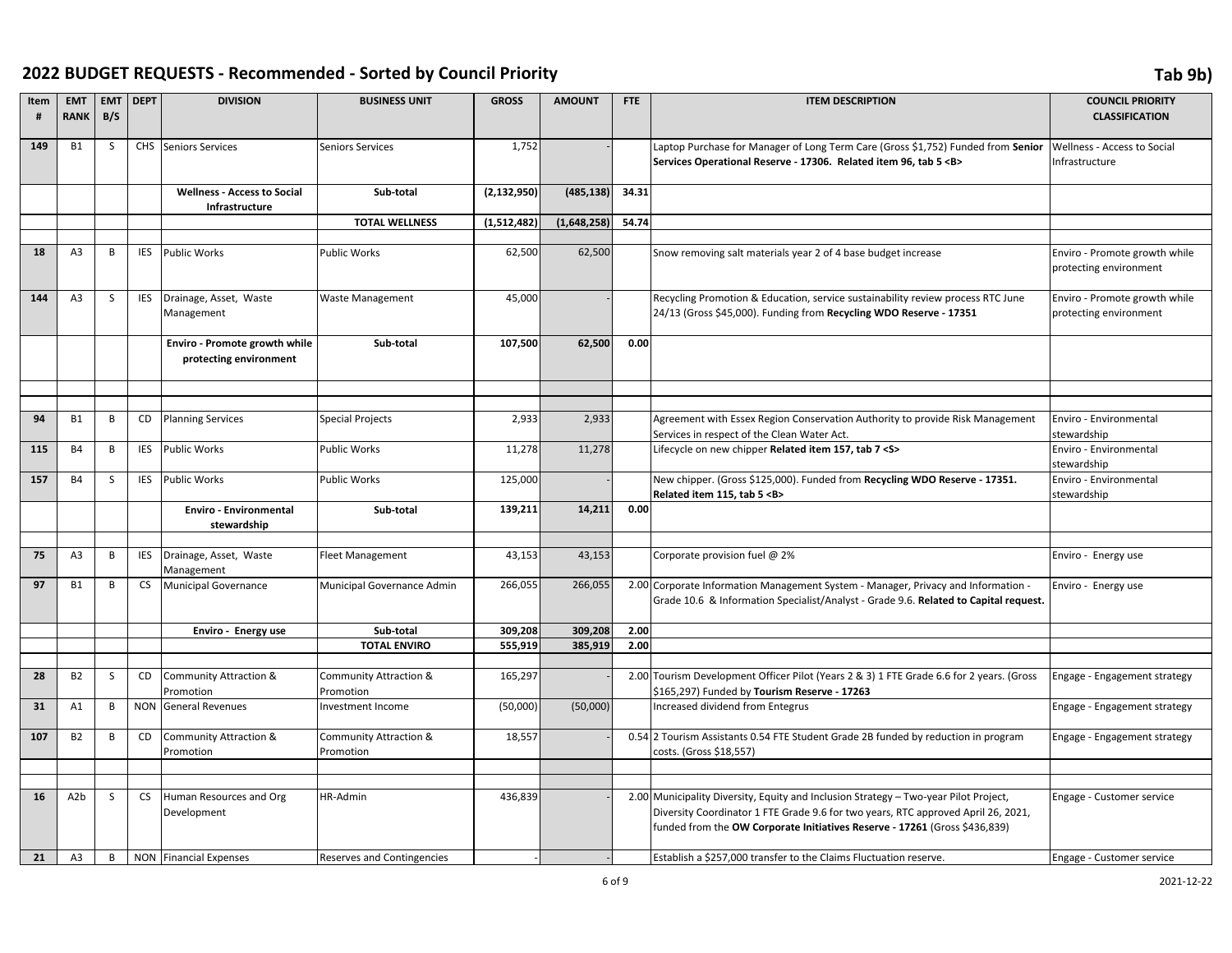| Item     | <b>EMT</b>                       | <b>EMT</b>     | <b>DEPT</b> | <b>DIVISION</b>                                   | <b>BUSINESS UNIT</b>              | <b>GROSS</b>         | <b>AMOUNT</b>        | FTE | <b>ITEM DESCRIPTION</b>                                                                                                                            | <b>COUNCIL PRIORITY</b>                                |
|----------|----------------------------------|----------------|-------------|---------------------------------------------------|-----------------------------------|----------------------|----------------------|-----|----------------------------------------------------------------------------------------------------------------------------------------------------|--------------------------------------------------------|
| #        | <b>RANK</b>                      | B/S            |             |                                                   |                                   |                      |                      |     |                                                                                                                                                    | <b>CLASSIFICATION</b>                                  |
| 22       | A <sub>3</sub>                   | $\overline{B}$ |             | <b>NON</b> Financial Expenses                     | <b>Reserves and Contingencies</b> | 26,257               | 26,257               |     | Mayor and Council Honourarium at Dec 31 rate of inflation                                                                                          | Engage - Customer service                              |
| 29       | A1                               | B              | <b>CD</b>   | <b>Building Development Services</b>              | Bldg Dev Serv - Admin &           | (25,000)             | (25,000)             |     | Administrative fee on Property Standards charges                                                                                                   | Engage - Customer service                              |
|          |                                  |                |             |                                                   | Enforcement                       |                      |                      |     |                                                                                                                                                    |                                                        |
| 30       | A1                               | B              | <b>FES</b>  | Fire and Emergency Services                       | Land Ambulance                    | (6, 512)             | (6, 512)             |     | Estimated 2022 funding increase                                                                                                                    | Engage - Customer service                              |
| 62       | A <sub>3</sub>                   | B              | <b>CD</b>   | <b>Building Development Services</b>              | Bldg Dev Serv - Bill 124          | (54, 740)            | (54, 740)            |     | Change in allocation within Building Services from 80% cover by Bill 124 to 85%.                                                                   | Engage - Customer service                              |
| 63       | A <sub>3</sub>                   | B              | <b>CD</b>   | Economic Development Services                     | <b>Business Retention</b>         | (41, 175)            | (41, 175)            |     | -1.00 Economic Development re-org. 3 FTE Business Development Officer 1 (BDO) Grade<br>8.6 and 3 FTE BDO 2 Grade 6.6 changing to 5 BDO's Grade 8.6 | Engage - Customer service                              |
| 64       | A <sub>3</sub>                   | B              |             | CHS Arts and Culture                              | Cultural Centre                   | (26,096)             |                      |     | Increased Gallery Grant to fund exhibition costs (Gross Revenue \$ 26,096)                                                                         | Engage - Customer service                              |
| 68       | A <sub>3</sub>                   | B              |             | FBITT Information Tech &                          | <b>ITT Corporate Programs</b>     | 40,000               | 40,000               |     | Municipal end user device security                                                                                                                 | Engage - Customer service                              |
|          |                                  |                |             | Transformation                                    |                                   |                      |                      |     |                                                                                                                                                    |                                                        |
| 73       | A <sub>3</sub>                   | B              |             | FBITT Information Tech &                          | <b>ITT Corporate Programs</b>     | 30,000               | 30,000               |     | Reduction in Police SLA funding.                                                                                                                   | Engage - Customer service                              |
|          |                                  |                |             | Transformation                                    |                                   |                      |                      |     |                                                                                                                                                    |                                                        |
| 74       | A <sub>3</sub>                   | <sub>S</sub>   |             | FBITT Information Tech &                          | <b>ITT Corporate Programs</b>     | 532,197              |                      |     | 3.25 Network infrastructure lifecycle projects (Gross \$532,197). - 1.25 FTE Project                                                               | Engage - Customer service                              |
|          |                                  |                |             | Transformation                                    |                                   |                      |                      |     | Manager Grade 9.6 MAG, 1 FTE Network Administrator Grade 8.6 MAG, and 1 FTE                                                                        |                                                        |
|          |                                  |                |             |                                                   |                                   |                      |                      |     | Cloud and Systems Administrator Grade 8.6 MAG. Funded from ITT LifeAMP                                                                             |                                                        |
| 80       | A <sub>3</sub>                   | B              |             | MAY Office of the Mayor/ Council                  | Office of the Mayor/Council       | 15,000               | 15,000               |     | Computer Network - 17686<br>Increase in membership fees (Association of Municipalities, Federation of Canadian                                     | Engage - Customer service                              |
|          |                                  |                |             |                                                   |                                   |                      |                      |     | Municipalities, Ontario Municipal Administration - ESSC Contribution, Western                                                                      |                                                        |
|          |                                  |                |             |                                                   |                                   |                      |                      |     | Ontario Wardens' Caucus, and Ontario's Big City Mayors)                                                                                            |                                                        |
|          |                                  |                |             |                                                   |                                   |                      |                      |     |                                                                                                                                                    |                                                        |
| 82       | A <sub>3</sub>                   | B              |             | <b>NON</b> Financial Expenses                     | <b>Reserves and Contingencies</b> | 1,148,261            | 1,148,261            |     | Settled 2022 labour contracts - detailed presentation in closed session per the                                                                    | Engage - Customer service                              |
|          |                                  |                |             |                                                   |                                   |                      |                      |     | Municipal Act, s.239(2)(d)                                                                                                                         |                                                        |
| 83       | A <sub>3</sub>                   | B              |             | <b>NON</b> Financial Expenses                     | <b>Reserves and Contingencies</b> | 2,236,997            | 2,236,997            |     | Unsettled 2022 labour contracts - detailed presentation in closed session per the                                                                  | Engage - Customer service                              |
|          |                                  |                |             |                                                   |                                   |                      |                      |     | Municipal Act, s.239(2)(d)                                                                                                                         |                                                        |
| 84       | A <sub>3</sub>                   | B              |             | <b>NON</b> Financial Expenses                     | <b>Reserves and Contingencies</b> | 16,147               | 16,147               |     | Net job evaluation/pay equity changes - detailed presentation in closed session per<br>the Municipal Act, s.239(s)(d)                              | Engage - Customer service                              |
| 85       | A <sub>3</sub>                   | B              |             | <b>NON</b> Financial Expenses                     | <b>Reserves and Contingencies</b> | 81,740               | 81,740               |     | Net market adjustment grid per labour contracts - detailed presentation in closed                                                                  | Engage - Customer service                              |
|          |                                  |                |             |                                                   |                                   |                      |                      |     | session per the Municipal Act, s.239(s)(d)                                                                                                         |                                                        |
| 86       | A <sub>3</sub>                   | B              |             | <b>NON</b> Financial Expenses                     | <b>Reserves and Contingencies</b> | 1,000,000            | 1,000,000            |     | Market rate review - detailed presentation in closed session per the Municipal Act,                                                                | Engage - Customer service                              |
|          |                                  |                |             |                                                   |                                   |                      |                      |     | s.239(s)(d) phase in over 2 years - year 1 of 2.                                                                                                   |                                                        |
| 87       | A <sub>3</sub>                   | B              |             | <b>NON</b> Financial Expenses                     | <b>Reserves and Contingencies</b> | 300,000              | 300,000              |     | Add back removal of Base Budget reduction                                                                                                          | Engage - Customer service                              |
| 91       | A <sub>3</sub>                   | B<br>B         |             | NON Grants and Requisitions                       | <b>Requisitioning Bodies</b>      | 41,190               | 41,190               |     | <b>SCRCA contract increase</b>                                                                                                                     | Engage - Customer service                              |
| 92<br>93 | A <sub>3</sub><br>A <sub>3</sub> | B              |             | NON Inflation (Fixed)<br>NON Inflation (Variable) | Various<br>Various                | 1,316,117<br>191,309 | 1,311,004<br>133,208 |     | Inflation - fixed (Gross \$1,316,117)<br>Inflation - variable @ 3% (Gross \$191,309)                                                               | Engage - Customer service<br>Engage - Customer service |
| 98       | <b>B1</b>                        | B              |             | <b>FBITT Information Tech &amp;</b>               | <b>ITT Corporate Programs</b>     | 54,000               | 54,000               |     | Work from home infrastructure (Gross \$54,000)                                                                                                     | Engage - Customer service                              |
|          |                                  |                |             | Transformation                                    |                                   |                      |                      |     |                                                                                                                                                    |                                                        |
| 99       | <b>B1</b>                        | B              |             | FBITT Information Tech &                          | <b>ITT Corporate Programs</b>     | 7,000                | 7,000                |     | Remote support software                                                                                                                            | Engage - Customer service                              |
|          |                                  |                |             | Transformation                                    |                                   |                      |                      |     |                                                                                                                                                    |                                                        |
| 100      | <b>B1</b>                        | B              |             | FBITT Information Tech &                          | <b>ITT Corporate Programs</b>     | 184,407              | 184,407              |     | Microsoft subscriptions - voice and audio conferencing and virtual call centre Related Engage - Customer service                                   |                                                        |
|          |                                  |                |             | Transformation                                    |                                   |                      |                      |     | item 101, tab 5 <s></s>                                                                                                                            |                                                        |
| 102      | <b>B1</b>                        | B              |             | FBITT Information Tech &                          | <b>ITT Corporate Programs</b>     | 50,000               | 50,000               |     | Corporate internet service for municipal locations (YR 1 of 5) Related to Capital                                                                  | Engage - Customer service                              |
|          |                                  |                |             | Transformation                                    |                                   |                      |                      |     | request.                                                                                                                                           |                                                        |
| 101      | <b>B1</b>                        | <sub>S</sub>   |             | FBITT Information Tech &                          | <b>ITT Corporate Programs</b>     | 585,880              |                      |     | 3.00 Skype for Business (on-premise) Replacement 1 Year Project (Gross \$585,880). 1 FTE                                                           | Engage - Customer service                              |
|          |                                  |                |             | Transformation                                    |                                   |                      |                      |     | Project Manager Grade 9.6, 1 FTE Business Solutions Analyst Grade 8.6, and 1 FTE                                                                   |                                                        |
|          |                                  |                |             |                                                   |                                   |                      |                      |     | Systems Analyst Grade 7.6. Funded from ITT Telecommunications Reserve - 17726.                                                                     |                                                        |
|          |                                  |                |             |                                                   |                                   |                      |                      |     | Related item 100, tab 5 <b></b>                                                                                                                    |                                                        |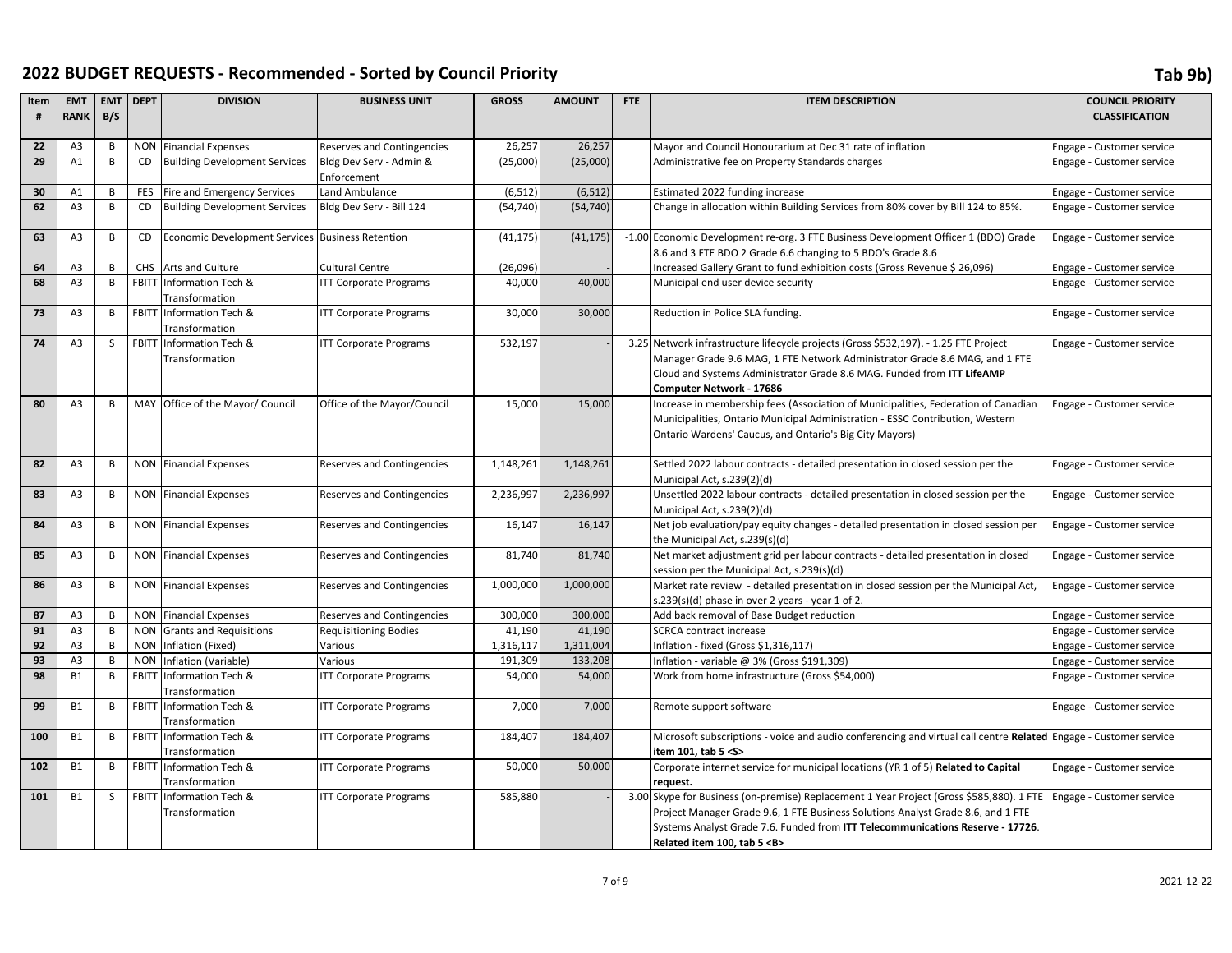| Item       | <b>EMT</b>       | <b>EMT</b>   | <b>DEPT</b> | <b>DIVISION</b>                      | <b>BUSINESS UNIT</b>                     | <b>GROSS</b> | <b>AMOUNT</b> | <b>FTE</b> | <b>ITEM DESCRIPTION</b>                                                                                                                                                    | <b>COUNCIL PRIORITY</b>   |
|------------|------------------|--------------|-------------|--------------------------------------|------------------------------------------|--------------|---------------|------------|----------------------------------------------------------------------------------------------------------------------------------------------------------------------------|---------------------------|
| #          | <b>RANK</b>      | B/S          |             |                                      |                                          |              |               |            |                                                                                                                                                                            | <b>CLASSIFICATION</b>     |
|            |                  |              |             |                                      |                                          |              |               |            |                                                                                                                                                                            |                           |
| 103        | <b>B1</b>        | <sub>S</sub> |             | FBITT Information Tech &             | <b>ITT Corporate Programs</b>            | 367,836      |               |            | 2.00 CityView Infrastructure and Application Upgrade (Gross \$367,836) 0.25 FTE                                                                                            | Engage - Customer service |
|            |                  |              |             | Transformation                       |                                          |              |               |            | Application Administrator Grade 8.6 MAG, 0.5 FTE Project Manager Grade 9.6 MAG,                                                                                            |                           |
|            |                  |              |             |                                      |                                          |              |               |            | 1 FTE Business Analyst Grade 8.6, 0.25 FTE Business Solutions Analyst Grade 8.6 -                                                                                          |                           |
|            |                  |              |             |                                      |                                          |              |               |            | Funded from LifeAMP ITT Applications Reserve - 17681                                                                                                                       |                           |
| 105        | <b>B2</b>        | B            | CD          | <b>Building Development Services</b> | Bldg Dev Serv - Bill 124                 | 245,147      | 36,772        |            | 2.00 2 Building Inspector/Bylaw Enforcement officers MAG Grade 8.5 plus 2 vehicles fleet                                                                                   | Engage - Customer service |
|            |                  |              |             |                                      |                                          |              |               |            | charges and positions costs (Gross \$245,147). 85% funded by the Building Code Act -                                                                                       |                           |
|            |                  |              |             |                                      |                                          |              |               |            | Bill 124. Related item 155, tab 7 < S>                                                                                                                                     |                           |
| 106        | <b>B2</b>        | B            | <b>CD</b>   | <b>Building Development Services</b> | Bldg Dev Serv - Bill 124                 | 12,107       | 1,816         |            | Additional vehicle (pickup) fleet charge (Gross \$12,107). 85% funded by the Building                                                                                      | Engage - Customer service |
| 109        | B <sub>3</sub>   | B            | <b>CS</b>   |                                      |                                          | 107,271      | 107,271       |            | Code Act - Bill 124. Related item 156, tab 7 <s></s>                                                                                                                       |                           |
|            |                  |              |             | Human Resources and Org              | Payroll                                  |              |               |            | 1.00 Integrated Human Resource Information System (HRIS) - 0.5 FTE Business Solutions<br>Analyst Gr 8.6, 0.25 FTE Applications Administrator Gr 8.5 MAG and 0.25 FTE Cloud | Engage - Customer service |
|            |                  |              |             | Development                          |                                          |              |               |            | & Systems Administrator Gr 8.5 MAG. Related item 110, tab 5 < S>.                                                                                                          |                           |
|            |                  |              |             |                                      |                                          |              |               |            |                                                                                                                                                                            |                           |
| 110        | B <sub>3</sub>   | S            | <b>CS</b>   | Human Resources and Org              | Payroll                                  | 1,832,946    |               |            | 3.00 Integrated Human Resource Information System (HRIS). - 1 FTE Business Solutions                                                                                       | Engage - Customer service |
|            |                  |              |             | Development                          |                                          |              |               |            | Analyst Gr 8.6, 0.5 FTE Applications Administrator Gr 8.5 MAG, 0.5 FTE Database                                                                                            |                           |
|            |                  |              |             |                                      |                                          |              |               |            | Administrator (Data Migration), 0.5 FTE Integrations Specialist Gr 8.6 and 0.5 FTE                                                                                         |                           |
|            |                  |              |             |                                      |                                          |              |               |            | Cloud & Systems Administrator Gr 8.5 MAG. (Gross \$1,832,946) Funded from Closed                                                                                           |                           |
|            |                  |              |             |                                      |                                          |              |               |            | Employee and Labour Relations Reserve - 17196. Related item 109, tab 5 <b></b>                                                                                             |                           |
|            |                  |              |             |                                      |                                          |              |               |            |                                                                                                                                                                            |                           |
| 112        | <b>B4</b>        | B            |             | CHS CK Public Library                | <b>Library Services</b>                  | 7,891        |               |            | 0.14 Additional Courier Hours (Gross \$7,891) - 0.1429 FTE Library Courier Grade 2.4.                                                                                      | Engage - Customer service |
|            |                  |              |             |                                      |                                          |              |               |            | Funded from within existing base budgets.                                                                                                                                  |                           |
| 114        | <b>B4</b>        | B            | <b>CS</b>   | <b>Municipal Governance</b>          | <b>Provincial Offences Court</b>         | 45,598       | 45,598        |            | 0.42 Increasing Prosecutor to 1 FT FTE Grade 9.6 from the 0.58 PT FTE Grade 9.6                                                                                            | Engage - Customer service |
|            |                  |              |             |                                      |                                          |              |               |            | Prosecutor.                                                                                                                                                                |                           |
| 127        | T                | B            |             | NON Inflation (Fixed)                | Various                                  | 31,385       | 31,385        |            | Inflation - fixed for area rated (Gross \$31,385)                                                                                                                          | Engage - Customer service |
| 128        | T                | B            | <b>NON</b>  | Inflation (Variable)                 | Various                                  | 4,443        | 4,443         |            | Inflation - variable @ 3% for area rated (Gross \$4,443)                                                                                                                   | Engage - Customer service |
| 129        | A1               | B            | POL         | Community Patrol                     | Community Patrol                         | (112, 500)   | (112, 500)    |            | Increase in Community Safety and Policing (CSP) grant                                                                                                                      | Engage - Customer service |
| 130        | A <sub>2</sub> a | B            | POL         | <b>Operational Support</b>           | <b>Operational Support</b>               | 25,000       | 25,000        |            | Lifecycle funding for Conducted Energy Weapons (CEW)                                                                                                                       | Engage - Customer service |
| 131        | A2a              | B            | POL         | <b>Operational Support</b>           | <b>Operational Support</b>               | 23,000       | 23,000        |            | Lifecycle funding for cartridges for Conducted Energy Weapons (CEW)                                                                                                        | Engage - Customer service |
| 132<br>133 | A <sub>2</sub> b | B            | POL         | <b>Operational Support</b>           | <b>Operational Support</b>               | 20,000       | 20,000        |            | Cell phone unlocking for Advanced Acquisition Lab (AAL)                                                                                                                    | Engage - Customer service |
|            | A <sub>2</sub> b | S            | POL         | <b>Operational Support</b>           | <b>Operational Support</b>               | (148,000)    | (148,000)     |            | Funding from the Ontario Police College to cover employee on secondment                                                                                                    | Engage - Customer service |
| 134        | A <sub>3</sub>   | B            |             | POL Administrative Support           | Administrative Support                   | (30,000)     | (30,000)      |            | Reduction in SLA cost with Municipal Information Technology & Transformation                                                                                               | Engage - Customer service |
|            |                  |              |             |                                      |                                          |              |               |            |                                                                                                                                                                            |                           |
| 137        | A <sub>2</sub> a | S            | <b>CS</b>   | Human Resources and Org              | <b>Occupational Safety</b>               | 279,530      |               |            | WSIB Schedule 2 on-going claims and chronic care expenses (Gross \$279,530).                                                                                               | Engage - Customer service |
|            |                  |              |             | Development                          |                                          |              |               |            | Recommended to be funded from the Workers Compensation Municipal Reserve -                                                                                                 |                           |
|            |                  |              |             |                                      |                                          |              |               |            | 17276                                                                                                                                                                      |                           |
| 138        | A3               | B            |             | CAO Legal Services                   | Legal Admin                              | 5,000        |               |            | 0.00 New Office Supply Budget (Gross \$5,000) funded from Insurance Risk Reserve -<br>17176                                                                                | Engage - Customer service |
| 142        | A <sub>3</sub>   | <sub>S</sub> |             | FBITT Information Tech &             | <b>ITT Corporate Programs</b>            | 100,000      |               |            | Public website infrastructure upgrade (Gross \$100,000) - Funded from ITT Web -                                                                                            | Engage - Customer service |
|            |                  |              |             | Transformation                       |                                          |              |               |            | 17731                                                                                                                                                                      |                           |
| 143        | A3               | B            | FES         | Fire and Emergency Services          | Land Ambulance                           | 30,795       |               |            | Increase in 100% costs and corresponding funding. (Gross \$30,795)                                                                                                         | Engage - Customer service |
| 151        | <b>B1</b>        | S            | CS          | Human Resources and Org              | Compensation & Benefits                  | 100,000      |               |            | Purchase of new Job Evaluation Tool (Gross \$100,000). Recommend expense to be                                                                                             | Engage - Customer service |
|            |                  |              |             | Development                          |                                          |              |               |            | funded from Closed Employee & Labour Relations Reserve - 17196.                                                                                                            |                           |
|            |                  |              |             |                                      |                                          |              |               |            |                                                                                                                                                                            |                           |
| 152        | <b>B1</b>        | В            |             | FBITT Budget, Performance Services   | <b>Budget &amp; Performance Services</b> | 104,474      |               |            | New Budget Software Annual License. (Gross \$104,474). Funded from within                                                                                                  | Engage - Customer service |
|            |                  |              |             |                                      |                                          |              |               |            | existing base budgets. Related item 153, tab 7 <s>.</s>                                                                                                                    |                           |
| 153        | <b>B1</b>        | <sub>S</sub> |             | FBITT Budget, Performance Services   | <b>Budget &amp; Performance Services</b> | 213,619      |               |            | Purchase of New Budget Software. (Gross \$213,619) Funded from ITT LifeAMP                                                                                                 | Engage - Customer service |
|            |                  |              |             |                                      |                                          |              |               |            | Computer Software Reserve - 17691. Related item 152, tab 7 <b>.</b>                                                                                                        |                           |